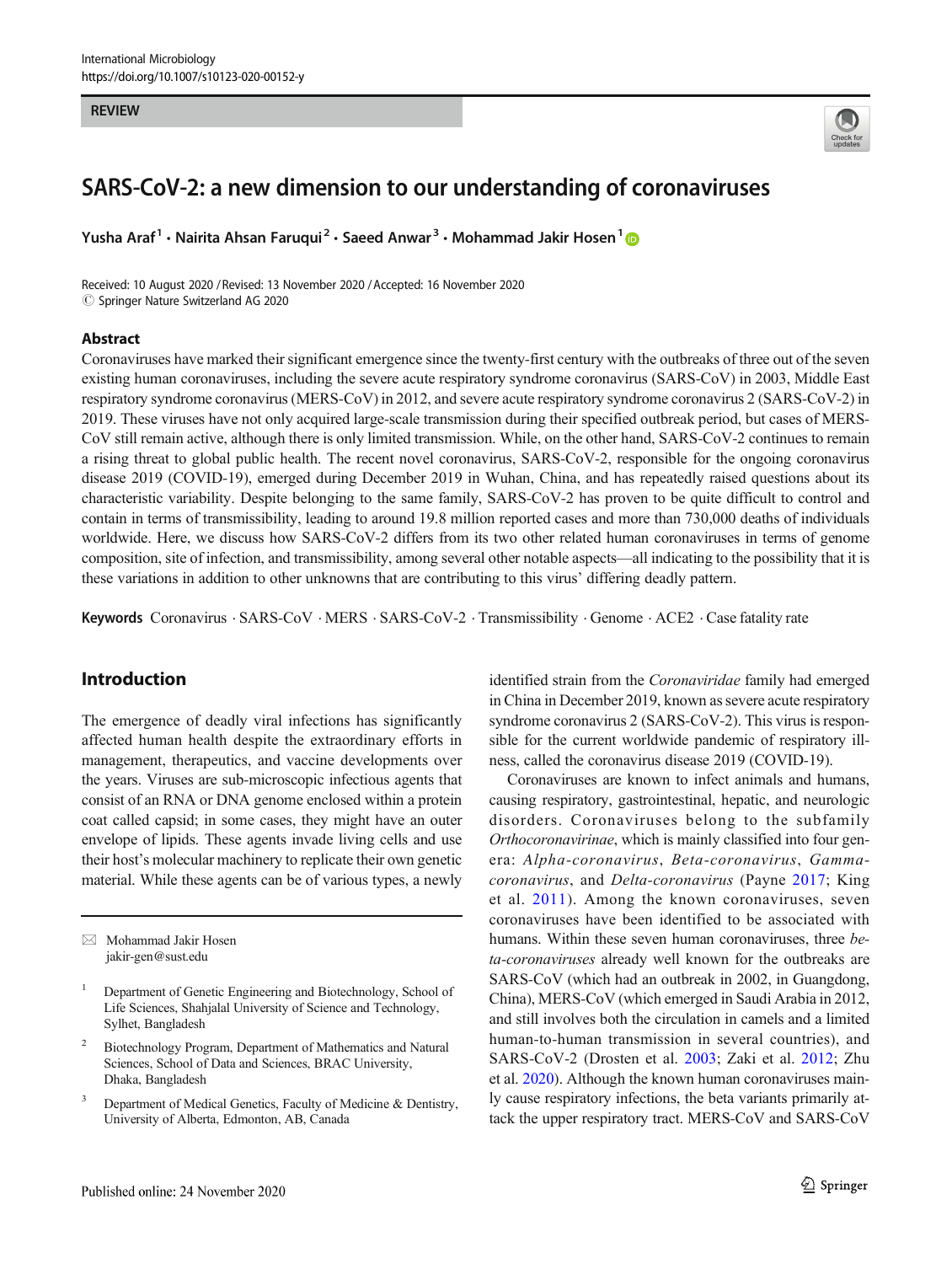usually have easier access and therefore successfully infect the lungs (Cyranoski [2020\)](#page-4-0). Surprisingly, SARS-CoV-2 can efficiently infect both the upper respiratory tract and lungs. Similarly, unlike SARS-CoV, SARS-CoV-2 was also observed to have replicated in neuronal cells of COVID-19 patients, representing their potential to cause significant neural symptoms such as anosmia, confusion, and ageusia, which are rarely reported in patients with SARS-CoV (Chu et al. [2020\)](#page-4-0).

This review highlights the differential traits of SARS-CoV-2, from SARS-CoV and MERS-CoV, in order to provide possible evidence of its characteristic variation in traits. These traits depict its potential pattern of transmissibility, structural differences, and therapeutic approaches.

#### Genome and structural composition

SARS-CoV-2 is an enveloped, non-segmented, positive-sense RNA virus with a diameter of about 65–125 nm. It consists of crown-like spikes on its outer surface. The strains SARS-CoV-2 and a bat SARS-related coronavirus (SARSr-CoV; RaTG13) were initially thought to be closely associated (Zhou et al. [2020](#page-5-0)). Moreover, even though molecular analysis of these strains revealed only a 4% variability in genomic nucleotides, a difference of  $\sim$  17% at neutral sites indicated a much more significant divergence than previously assumed (Tang et al. [2020\)](#page-5-0). A phylogenetic tree analysis revealed that SARS-CoV-2, along with SARS-CoV and bat SARS-like coronavirus, belongs to a different clade than MERS-CoV. It was also seen to be more phylogenetically related to bat SARS-like coronaviruses than to the usual SARS-CoV. This suggests a different viral evolution from SARS-CoV and MERS-CoV, involving bats as a wild reservoir (Wu et al. [2020;](#page-5-0) Benvenuto et al. [2020;](#page-4-0) Chan et al. [2020a,](#page-4-0) [b;](#page-4-0) Lu et al. [2020;](#page-5-0) Paraskevis et al. [2020;](#page-5-0) Petrosillo et al. [2020\)](#page-5-0).

SARS-CoV-2 constitutes four major structural proteins, which include spike (S) glycoprotein, small envelope (E) glycoprotein, membrane (M) glycoprotein, and nucleocapsid (N) protein, and several accessory proteins (Jiang et al. [2020](#page-5-0)) (Fig. [1\)](#page-2-0). The spike or S glycoprotein is a transmembrane protein found in the outer surface of the virus. It forms homotrimers protruding from the viral surface and facilitates the virus particle to bind to host cells with the help of angiotensinconverting enzyme 2 (ACE2) receptors that are expressed in lower respiratory tract cells as well as utilizing the serine protease TMPRSS2, for S protein priming (Hoffmann et al. [2020\)](#page-4-0). The host cell's furin-like protease cleaves this S glycoprotein into two subunits, an N-terminal S1 subunit and a membrane-bound C-terminal S2 region (Astuti [2020](#page-4-0); Coutard et al. [2020](#page-4-0)). The S1 subunit consists of a receptorbinding domain (RBD) that recognizes explicitly ACE2 as its receptor, and the S2 subunit facilitates the virus fusion in transmitting host cells (Guo et al. [2020b](#page-4-0); Fehr and Perlman [2015;](#page-4-0) Walls et al. [2020\)](#page-5-0). The N protein or nucleocapsid is localized in the endoplasmic reticulum-Golgi region bound to the virus's nucleic acid material; this enables the N protein to be involved in processes that include the viral genome, its replication cycle, and also the response of the host cells to the viral infection (Tai et al. [2020](#page-5-0)). The membrane or M protein determines the shape of the virus envelope along with its ability to bind to all the other structural proteins, and the envelope or E protein, which is known to be the smallest protein of the SARS-CoV structure, contributes to the production and maturation of the virus (Schoeman and Fielding [2019\)](#page-5-0). Moreover, the entry of the viruses into their host cells is facilitated by different receptors. Dipeptidyl-peptidase 4 (DPP4) is the receptor for only MERS-CoV, and ACE2 is the receptor for both SARS-CoV and SARS-CoV-2, to enter cells and infect the human body or other organisms (Zhou et al. [2020;](#page-5-0) Mou et al. [2013](#page-5-0)).

#### Transmission pattern

Several studies have contributed to the possibility of higher transmissibility of SARS-CoV-2 compared to SARS-CoV or MERS-CoV. The affinity of SARS-CoV-2 to ACE2 was 10– 20 times higher than SARS-CoV, suggesting the possibility of a higher transmitting ability (Wrapp et al. [2020\)](#page-5-0). Current studies also revealed the S protein as the initial target of neutralizing antibodies, and a closer look into their structure can be of possible significance (Yu et al. [2020\)](#page-5-0). Moreover, another study showed that three mutations in S protein's receptorbinding domain could bring about changes in its antigenicity (Phan [2020](#page-5-0)). Another source of mutation could be the 12 inserted bases in a gene at the junction between the coding regions of S1 and S2; this introduces furin proteolytic sites in the glycoprotein, increasing the transmissibility of SARS-CoV-2 (Li et al. [2020\)](#page-5-0). The basic reproduction number  $(R_0)$ is the average number of secondary cases generated by a primary case in a population of susceptible individuals. While different studies estimated different  $R_0$  values depending on the variation in methods, regions, and sample sizes, they all further indicate an enhanced transmission ability of SARS-CoV-2 (Table [1](#page-2-0)) (Guo et al. [2020a\)](#page-4-0).

Apart from the assumed higher transmissibility, SARS-CoV-2 attains its lethal characteristics compared to the other coronaviruses through an array of adaptation processes. Unlike the others, they are also known to readily attack human cells at varying points, primarily targeting the lungs and the throat. The accumulation of mutations may lead to a decrease in the severity of infection caused by the virus. However, several commonly used antivirals, mostly nucleoside analogs, e.g., ribavirin, incorporate into viral genomes and disrupt viral replication, which is often ineffective towards coronavirus' genomic proofreading mechanisms. These mechanisms may,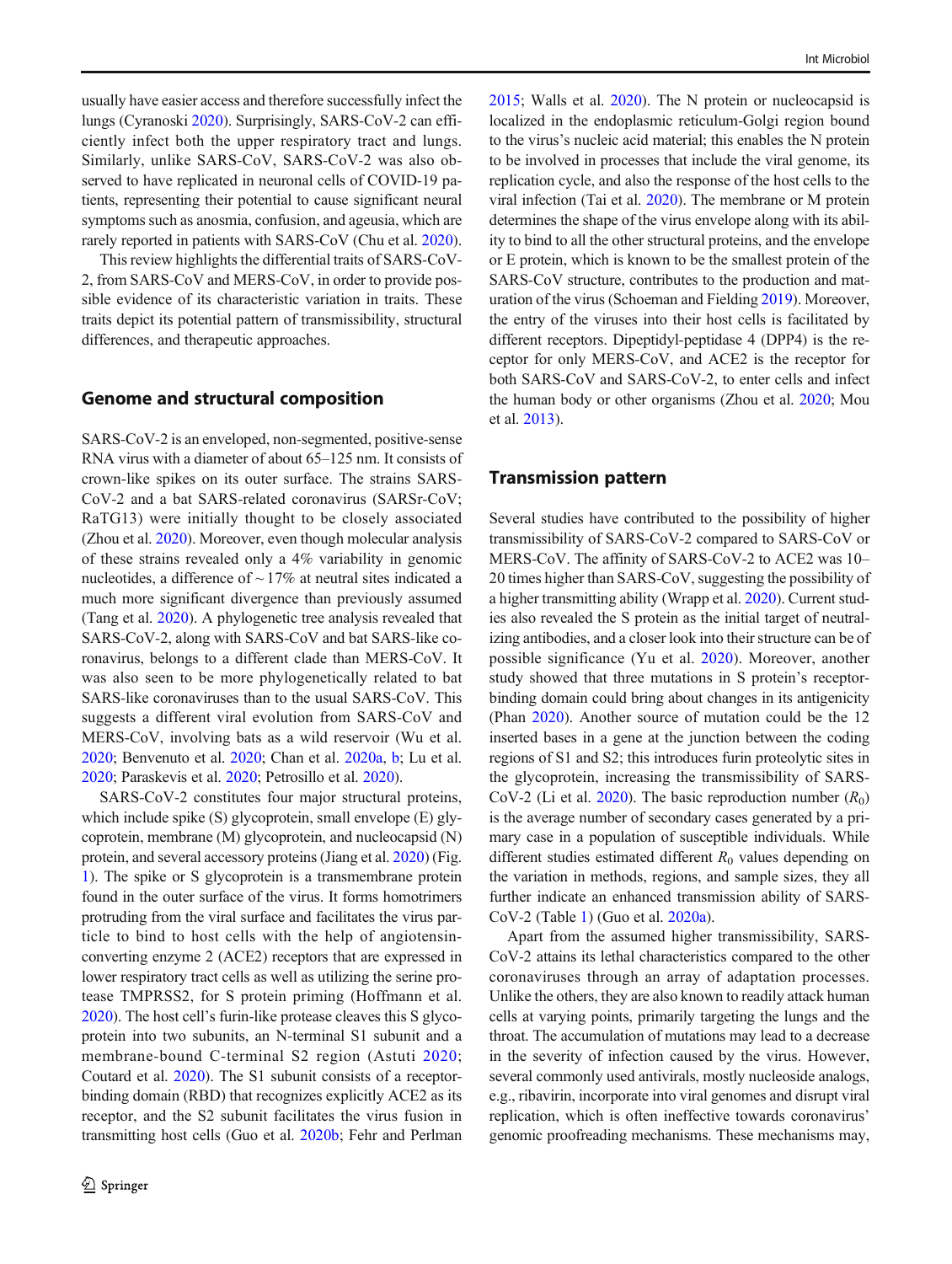<span id="page-2-0"></span>Fig. 1 Genome organization of a SARS-CoV-2, b SARS-CoV, and c MERS-CoV. All three viruses consist of the 5′-untranslated region (5′-UTR), polyprotein with open reading frame (ORF) 1a/b, which represent non-structural proteins for replication, structural S glycoproteins, M proteins, E proteins, and N proteins. They further comprise accessory proteins—ORF 3a/b, 5, 6, 7a/b, 8a/b, 9b and 10, and the 3′-untranslated region (3′-UTR). The diagram also represents dotted lines, below and above the structures, which are the marker proteins to demonstrate the key differences among SARS-CoV-2, SARS-CoV, and MERS-CoV. The diagram is not drawn to scale



in turn, prevent the accumulation of any mutation in the virus genome, reassuring its stability and proving the possible ineffectiveness of such antivirals that work by inducing mutations (Robson et al. [2020](#page-5-0)). Studies involving viral cultures from several COVID-19 patients showed mild symptoms which revealed that the virus was actively replicating in the upper respiratory tract; it was also reproducing and infectious (Wölfel et al. [2020](#page-5-0)). The observations from these studies concluded that, in SARS-CoV-2, the viral particles spread from the throat to the saliva before showing any apparent symptoms, which can then easily pass from one person to another. This was not the case with SARS-CoV, therefore making it easier to contain and control previously. All three of these human coronaviruses among the existing seven show a clinical spectrum from asymptomatic or mild to severe symptoms and may even lead to deaths. They are also seen to have more typical effects on older people, weakened immune systems, and those with chronic diseases. While they have moderately similar symptoms, the viruses that are the causative agents of SARS-CoV and MERS-CoV do not usually spread before the development of the disease, but SARS-CoV-2 appears to be transmissible days before the visibility of symptoms (European Centre for Disease Prevention and Control [2020;](#page-4-0) World Health Organization [2020\)](#page-5-0).

## Differential traits

Despite many similarities between SARS-CoV and SARS-CoV-2, they have different traits regarding their attachments to the ACE2 receptor. Even though both SARS-CoV and SARS-CoV-2 bind with ACE2 receptors, the spread of SARS-CoV-2 is further aided, due to its complementary fit to the receptor-binding domain. Therefore, SARS-CoV-2 is 10–20 times more likely to bind to ACE2 than SARS-CoV (Cyranoski [2020;](#page-4-0) Wrapp et al. [2020](#page-5-0)). Moreover, SARS-CoV-2 is also known to utilize the enzyme furin, abundant in the human respiratory tract, to cleave the viral spike proteins. The

| Features            | SARS-CoV                                                                                        | MERS-CoV                             | SARS-CoV-2                                         |
|---------------------|-------------------------------------------------------------------------------------------------|--------------------------------------|----------------------------------------------------|
| Major symptoms      | Fever, malaise, myalgia, headache,<br>diarrhea, shivering, shortness of<br>breath, and coughing | Fever, coughing, shortness of breath | Fever, coughing, shortness<br>of breath, pneumonia |
| Phylogenetic origin | Clade I, cluster IIb                                                                            | Clade II                             | Clade I, cluster IIa                               |
| Incubation period   | $2-7$ days                                                                                      | $5-6$ days                           | $7-14$ days                                        |
| $R_0$ values        | $1.7 - 1.9$                                                                                     | $<$ 1 (less than 1)                  | $2.0 - 2.5$ (estimated)                            |
| Total cases/deaths  | 8096/774                                                                                        | 2519/866                             | 17,321,394/673,822                                 |
| Fatality rate       | $9.6\%$                                                                                         | 34.4%                                | 2.3%                                               |
| Countries affected  | 29                                                                                              | 27                                   | 188                                                |
|                     |                                                                                                 |                                      |                                                    |

Table 1 Clinical outcomes and epidemiological data of SARS, MERS, and COVID-19 (Tang et al. [2020;](#page-5-0) Paraskevis et al. 2020; Jiang et al. 2020; Gisanddata.maps.arcgis.com [2020\)](#page-4-0). This table represents data until 31 July 2020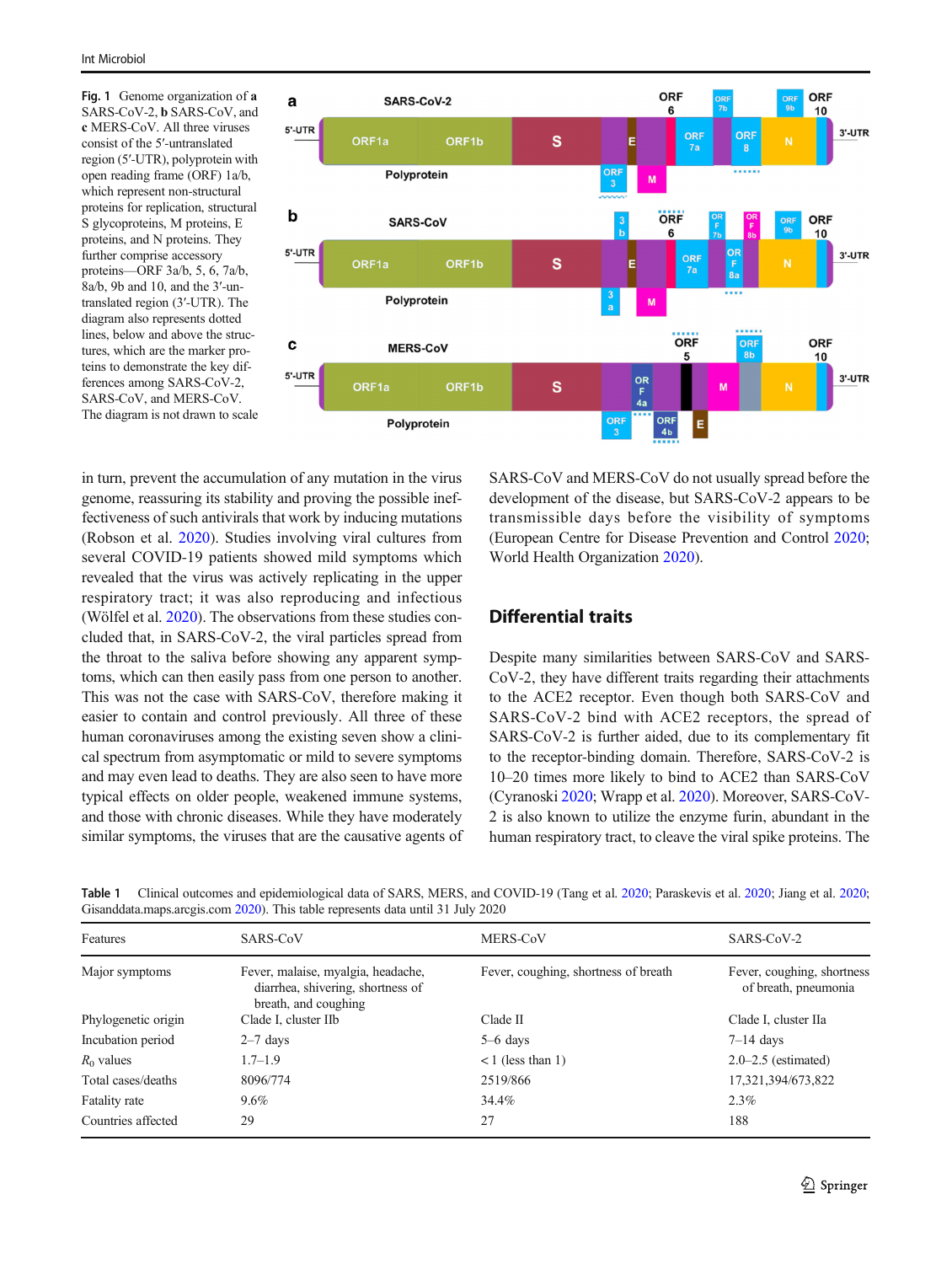cleavage molecules that facilitate the spread of SARS-CoV are much less available and ineffective than those of SARS-CoV-2 (Cyranoski [2020](#page-4-0); Shang et al. [2020\)](#page-5-0). The inclusion of furin may provide evidence of the aided transmission from cell to cell, person to person, and possibly animal to human in cases of SARS-CoV-2. This gives SARS-CoV-2 about a 100–1000 times greater chance than SARS-CoV when entering the body and affecting the lungs due to their ability to access greater depths within the body (Cyranoski [2020](#page-4-0)). Research to determine the pathogenicity of the strain led to proofs of the high stability of the COVID-19 viral genome (Wakida et al. [2020](#page-5-0)). While researchers hope for the virus to have a reduced infection rate due to the development of possible mutations over time, no such evidence of reduction was observed, probably because of the efficient genetic repair mechanism of the virus.

Further analysis of the structure of the virus and its comparisons and findings could be of great significance in our efforts to find an effective cure or better understand the virus itself. A systematic comparative study between SARS-CoV and SARS-CoV-2 led to the identification of 380 amino acid substitutions, which may have contributed to the functional and pathogenic divergence of the current strain (Pal et al. [2020\)](#page-5-0). While there were no substitutions in the amino acids of non-structural proteins, substitutions were observed in the amino acids of proteins nsp3 and nsp2, spike protein, RBD, underpinning subdomain, and C-terminal of the receptorbinding subunit S1 domain. The SARS-CoV-2 genome was also proven to have much lower mutation rates and genetic diversity than SARS-CoV based on the current genome sequence data. These differences in mutation rates and genetic diversity between SARS-CoV-2 and SARS-CoV were also supported by studies that revealed higher genetic diversity and mutation rates of SARS for all the open reading frames (ORF) in the virus genome compared to SARS-CoV-2 (Jia et al. [2020](#page-4-0)).

## Comparative outline and treatment approaches

SARS-CoV-2 spreads with greater ease from person to person, increasing the transmissibility and infection rate. Similarly, the deaths caused due to COVID-19 far outweigh SARS and MERS even though it has a lower case fatality rate. With the increasing infection and death rate following SARS-CoV-2, the need for a highly efficacious and immuneboosting vaccine remains vital. There are no specific, approved antiviral therapies for the treatment of SARS-CoV-2, in common with the previous SARS-CoV and MERS-CoV outbreaks (Avendano et al. [2003](#page-4-0); Zumla et al. 2015). However, the World Health Organization (WHO) and national governments are taking possible measures for the drug and

vaccine developments alongside considering the different treatment strategies, e.g., virus-targeted drugs, plasma and antibody therapies, and vaccines. Generally, symptomatic and supportive treatments are being provided to COVID-19 patients (General Office of National Health Commission [2020\)](#page-4-0).

Furthermore, due to the high conservancy and high homology of four specific enzymes with the other two CoVs, the enzymes are considered as potential targets for drug development (Morse et al. [2020](#page-5-0); Tsai et al. [2006;](#page-5-0) Anderson et al. [2009\)](#page-4-0). The virus-targeted drug, remdesivir, showed broadspectrum activity against SARS-CoV-2 in vitro and showed antiviral and clinical effects on the other two, SARS-CoV and MERS-CoV, in cell and animal model–based studies (Sheahan et al. [2017](#page-5-0); Warren et al. [2016](#page-5-0); Brown et al. [2019;](#page-4-0) Sheahan et al. [2020;](#page-5-0) de Wit et al. [2020\)](#page-4-0). Since this drug proved its effectiveness in only one case, it needs further validation and must undergo proper clinical trials to prove its effectiveness and safety for COVID-19 patients. Moreover, another drug known as chloroquine diphosphate has shown its effectiveness in showing visible virus clearance and slowing down the disease (Gao et al. [2020\)](#page-4-0). However, the drug chloroquine used for malaria was seen to lead to sudden cardiac deaths. Furthermore, angiotensin-converting enzyme inhibitors act as inhibitory agents for ACE only and not ACE2; rather, they increase the concentration of ACE2, facilitating the entry and replication of SARS-CoV-2 (Fang et al. [2020\)](#page-4-0). The existing variations of the viral antigens and the immune-suppression phenomena indicate that the development of SARS-CoV-2 vaccines is far more challenging.

### Conclusion

Although SARS-CoV-2 exhibits several similarities to SARS-CoV and MERS-CoV, several factors contribute to its unique characteristics. The increased affinity of SARS-CoV-2 to bind to ACE2 receptors and the existence of several other notable changes in its structure aid its faster transmission than other CoVs; several studies of  $R_0$  values can again prove the increased transmissibility of this virus. However,  $R$ 's value is rather imprecise and is affected by several factors, including the social dynamics of a population or public health measures. The scenario was observed when the  $R_0$  value from January and that after the lockdown in Wuhan was compared, which had decreased from 3 to 1. This represented that the  $R_0$  estimates corresponding to SARS-CoV-2 and SARS-CoV were quite similar. Unlike SARS-CoV and MERS-CoV, SARS-CoV-2 infects both the upper respiratory tract and the lungs and is also known to spread without showing any visible signs or symptoms. SARS-CoV-2 also has more available and effective cleavage molecules compared to the other related coronaviruses. While drugs common to SARS-CoV and MERS-CoV seem to have been effective in some cases of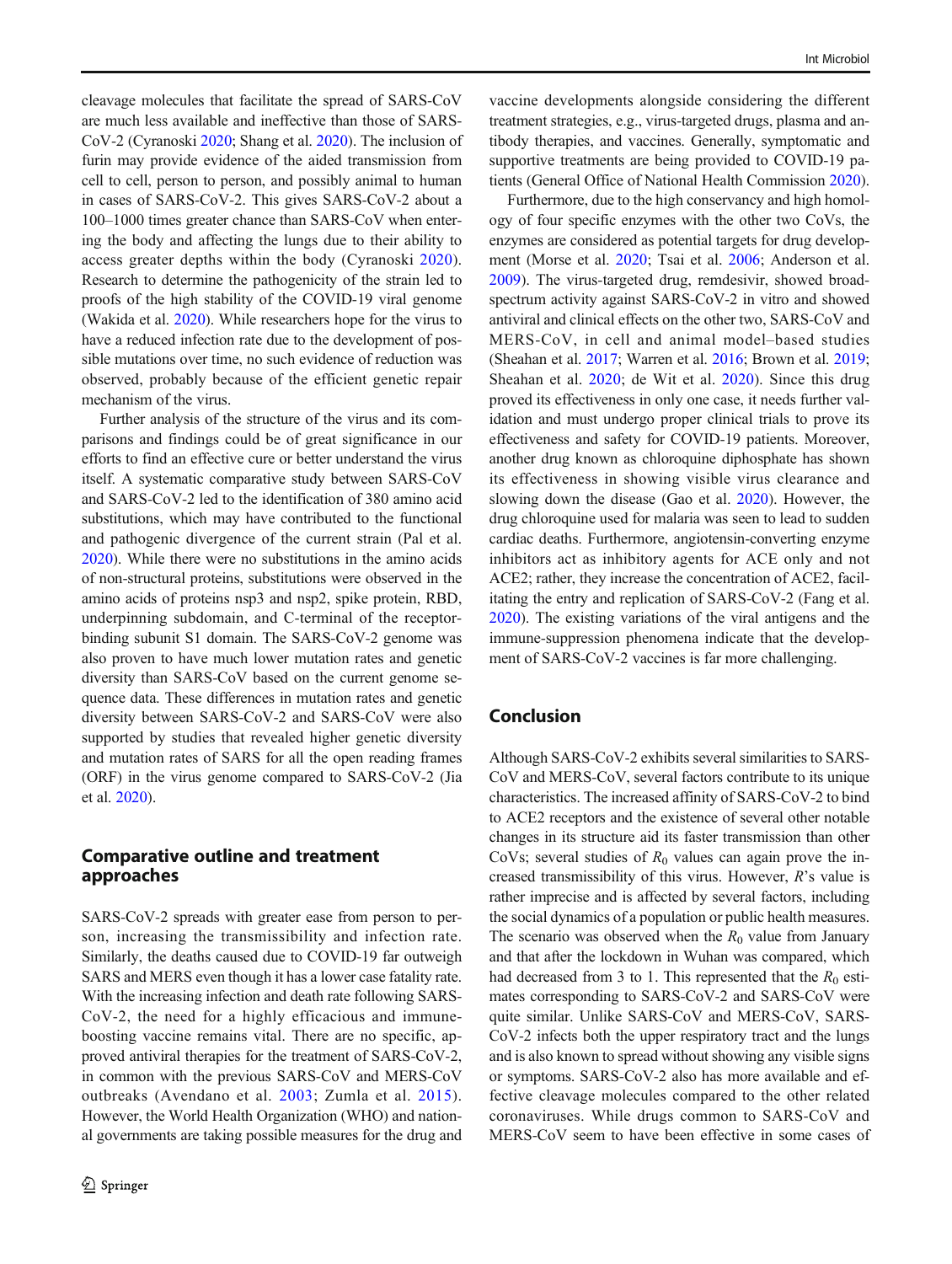<span id="page-4-0"></span>SARS-CoV-2, a higher dose or a combination of these with other drugs may bring about adverse effects. These factors, along with the viral antigen variations and immunesuppression mechanisms, also make it challenging to develop a vaccine for SARS-CoV-2. Despite researchers working faster than ever towards developing vaccines or possible therapeutics as possible treatments for COVID-19, the concerns for their safety and validations remain. SARS-CoV-2 is an emerging pathogen and has already been found to have a significant number of differences in its structure, infection rate, and transmission. These factors influence the possibility that these differences and several other unknown characteristics of the virus contribute to its far deadlier nature compared to others—raising the question of a new dimension to virology.

## References

- Anderson J, Schiffer C, Lee S, Swanstrom R (2009) Viral protease inhibitors. Antiviral Strat:85–110. [https://doi.org/10.1007/978-3-540-](https://doi.org/10.1007/978-3-540-79086-0_4) [79086-0\\_4](https://doi.org/10.1007/978-3-540-79086-0_4)
- Astuti I, Ysrafil (2020) Severe acute respiratory syndrome coronavirus 2 (SARS-CoV-2): an overview of viral structure and host response. Diabetes Metab Syndr Clin Res Rev 14(4):407–412. [https://doi.org/](https://doi.org/10.1016/j.dsx.2020.04.020) [10.1016/j.dsx.2020.04.020](https://doi.org/10.1016/j.dsx.2020.04.020)
- Avendano M, Derkach P, Swan S (2003) Clinical course and management of SARS in health care workers in Toronto: a case series. Cmaj 168(13):1649–1660
- Benvenuto D, Giovanetti M, Ciccozzi A, Spoto S, Angeletti S, Ciccozzi M (2020) The 2019-new coronavirus epidemic: evidence for virus evolution. J Med Virol 92(4):455–459. [https://doi.org/10.1002/jmv.](https://doi.org/10.1002/jmv.25688) [25688](https://doi.org/10.1002/jmv.25688)
- Brown AJ, Won JJ, Graham RL, Dinnon KH III, Sims AC, Feng JY, Cihlar T, Denison MR, Baric RS, Sheahan TP (2019) Broad spectrum antiviral remdesivir inhibits human endemic and zoonotic deltacoronaviruses with a highly divergent RNA dependent RNA polymerase. Antivir Res 169:104541. [https://doi.org/10.1016/j.](https://doi.org/10.1016/j.antiviral.2019.104541) [antiviral.2019.104541](https://doi.org/10.1016/j.antiviral.2019.104541)
- Chan J, Yuan S, Kok K, To, K, Chu H, Yang J, Xing F, Liu J, Yip C, Poon R, Tsoi H, Lo S, Chan K, Poon V, Chan W, Ip J, Cai J, Cheng V, Chen H, Hui C, Yuen K (2020a) A familial cluster of pneumonia associated with the 2019 novel coronavirus indicating person-toperson transmission: a study of a family cluster. Lancet 395(10223):514–523. [https://doi.org/10.1016/S0140-6736\(20\)](https://doi.org/10.1016/S0140-6736(20)30154-9) [30154-9](https://doi.org/10.1016/S0140-6736(20)30154-9)
- Chan J, Kok K, Zhu Z, Chu H, To, K, Yuan S, Yuen K (2020b) Genomic characterization of the 2019 novel human-pathogenic coronavirus isolated from a patient with atypical pneumonia after visiting Wuhan. Emerg Microbes Infect 9(1):221–236. [https://doi.org/10.](https://doi.org/10.1080/22221751.2020.1719902) [1080/22221751.2020.1719902](https://doi.org/10.1080/22221751.2020.1719902)
- Chu H, Chan J, Yuen T, Shuai H, Yuan S, Wang Y, Hu B, Yip C, Tsang J, Huang X, Chai Y, Yang D, Hou Y, Chik K, Zhang X, Fung A, Tsoi H, Cai J, Chan W, Ip J, Chu A, Zhou J, Lung D, Kok K, To K, Tsang O, Chan K, Yuen K (2020) Comparative tropism, replication kinetics, and cell damage profiling of SARS-CoV-2 and SARS-CoV with implications for clinical manifestations, transmissibility, and laboratory studies of COVID-19: an observational study. Lancet Microbe 1(1):e14–e23. [https://doi.org/10.1016/j.jcmgh.2020.09.](https://doi.org/10.1016/j.jcmgh.2020.09.017) [017](https://doi.org/10.1016/j.jcmgh.2020.09.017)
- Coutard B, Valle C, de Lamballerie X, Canard B, Seidah N, Decroly E (2020) The spike glycoprotein of the new coronavirus 2019-nCoV contains a furin-like cleavage site absent in CoV of the same clade. Antivir Res 176:104742. [https://doi.org/10.1016/j.antiviral.2020.](https://doi.org/10.1016/j.antiviral.2020.104742) [104742](https://doi.org/10.1016/j.antiviral.2020.104742)
- Cyranoski D (2020) Profile of a killer: the complex biology powering the coronavirus pandemic. Nature 581(7806):22–26. [https://doi.org/10.](https://doi.org/10.1038/d41586-020-01315-7) [1038/d41586-020-01315-7](https://doi.org/10.1038/d41586-020-01315-7)
- de Wit E, Feldmann F, Cronin J, Jordan R, Okumura A, Thomas T, Scott D, Cihlar T, Feldmann H (2020) Prophylactic and therapeutic remdesivir (GS-5734) treatment in the rhesus macaque model of MERS-CoV infection. Proc Natl Acad Sci 117(12):6771–6776. <https://doi.org/10.1073/pnas.1922083117>
- Drosten C, Günther S, Preiser W, van der Werf S, Brodt H, Becker S, Rabenau H, Panning M, Kolesnikova L, Fouchier R, Berger A, Burguière A, Cinatl J, Eickmann M, Escriou N, Grywna K, Kramme S, Manuguerra J, Müller S, Rickerts V, Stürmer M, Vieth S, Klenk H, Osterhaus A, Schmitz H, Doerr H (2003) Identification of a novel coronavirus in patients with severe acute respiratory syndrome. N Engl J Med 348(20):1967–1976. [https://doi.org/10.1056/](https://doi.org/10.1056/NEJMoa030747) [NEJMoa030747](https://doi.org/10.1056/NEJMoa030747)
- European Centre for Disease Prevention and Control. 2020. Q & A On COVID-19. Available at: [https://www.ecdc.europa.eu/en/covid-19/](https://www.ecdc.europa.eu/en/covid-19/questions-answers) [questions-answers.](https://www.ecdc.europa.eu/en/covid-19/questions-answers) Accessed 31 July 2020
- Fang L, Karakiulakis G, Roth M (2020) Are patients with hypertension and diabetes mellitus at increased risk for COVID-19 infection? Lancet Respir Med 8(4):e21. [https://doi.org/10.1016/S2213-](https://doi.org/10.1016/S2213-2600(20)30116-8) [2600\(20\)30116-8](https://doi.org/10.1016/S2213-2600(20)30116-8)
- Fehr A, Perlman S (2015) Coronaviruses: An Overview of Their Replication and Pathogenesis. Coronaviruses, pp 1–23. [https://doi.](https://doi.org/10.1007/978-1-4939-2438-7_1) [org/10.1007/978-1-4939-2438-7\\_1](https://doi.org/10.1007/978-1-4939-2438-7_1)
- Gao J, Tian Z, Yang X (2020) Breakthrough: chloroquine phosphate has shown apparent efficacy in treatment of COVID-19 associated pneumonia in clinical studies. BioSci Trends 14(1):72–73. [https://](https://doi.org/10.5582/bst.2020.01047) [doi.org/10.5582/bst.2020.01047](https://doi.org/10.5582/bst.2020.01047)
- General Office of National Health Commission (2020) Diagnostic and treatment protocol for novel coronavirus pneumonia (trial version 5). Available online at: [http://www.gov.cn/zhengce/zhengceku/](http://www.gov.cn/zhengce/zhengceku/2020-02/05/content_5474791.html) [2020-02/05/content\\_5474791.html](http://www.gov.cn/zhengce/zhengceku/2020-02/05/content_5474791.html). Accessed 31 July 2020
- Gisanddata.maps.arcgis.com (2020) Arcgis Dashboards. Available at: [https://gisanddata.maps.arcgis.com/apps/opsdashboard/index.](https://gisanddata.maps.arcgis.com/apps/opsdashboard/index.html#/bda7594740fd40299423467b48e9ecf6) [html#/bda7594740fd40299423467b48e9ecf6.](https://gisanddata.maps.arcgis.com/apps/opsdashboard/index.html#/bda7594740fd40299423467b48e9ecf6) Accessed 31 July 2020
- Guo G, Ye L, Pan K, Chen Y, Xing D, Yan K, Chen Z, Ding N, Li W, Huang H, Zhang L, Li X, Xue X (2020a) New insights of emerging SARS-CoV-2: epidemiology, etiology, clinical features, clinical treatment, and prevention. Front Cell Dev Biol 8. [https://doi.org/](https://doi.org/10.3389/fcell.2020.00410) [10.3389/fcell.2020.00410](https://doi.org/10.3389/fcell.2020.00410)
- Guo Y, Cao Q, Hong Z, Tan Y, Chen S, Jin H, Tan K, Wang D, Yan Y (2020b) The origin, transmission, and clinical therapies on coronavirus disease 2019 (COVID-19) outbreak – an update on the status. Military Med Res 7(1):11. [https://doi.org/10.1186/s40779-020-](https://doi.org/10.1186/s40779-020-00240-0) [00240-0](https://doi.org/10.1186/s40779-020-00240-0)
- Hoffmann M, Kleine-Weber H, Schroeder S, Krüger N, Herrler T, Erichsen S, Schiergens T, Herrler G, Wu N, Nitsche A, Müller M, Drosten C, Pöhlmann S (2020) SARS-CoV-2 cell entry depends on ACE2 and TMPRSS2 and is blocked by a clinically proven protease inhibitor. Cell 181(2):271–280.e8. [https://doi.org/10.1016/j.cell.](https://doi.org/10.1016/j.cell.2020.02.052) [2020.02.052](https://doi.org/10.1016/j.cell.2020.02.052)
- Jia, Y., Shen, G., Zhang, Y., Huang, K., Ho, H., Hor, W., Yang, C., Li, C. and Wang, W., 2020. Analysis of the mutation dynamics of SARS-CoV-2 reveals the spread history and emergence of RBD mutant with lower ACE2 binding affinity. DOI: [https://doi.org/10.1101/](https://doi.org/10.1101/2020.04.09.034942) [2020.04.09.034942](https://doi.org/10.1101/2020.04.09.034942)